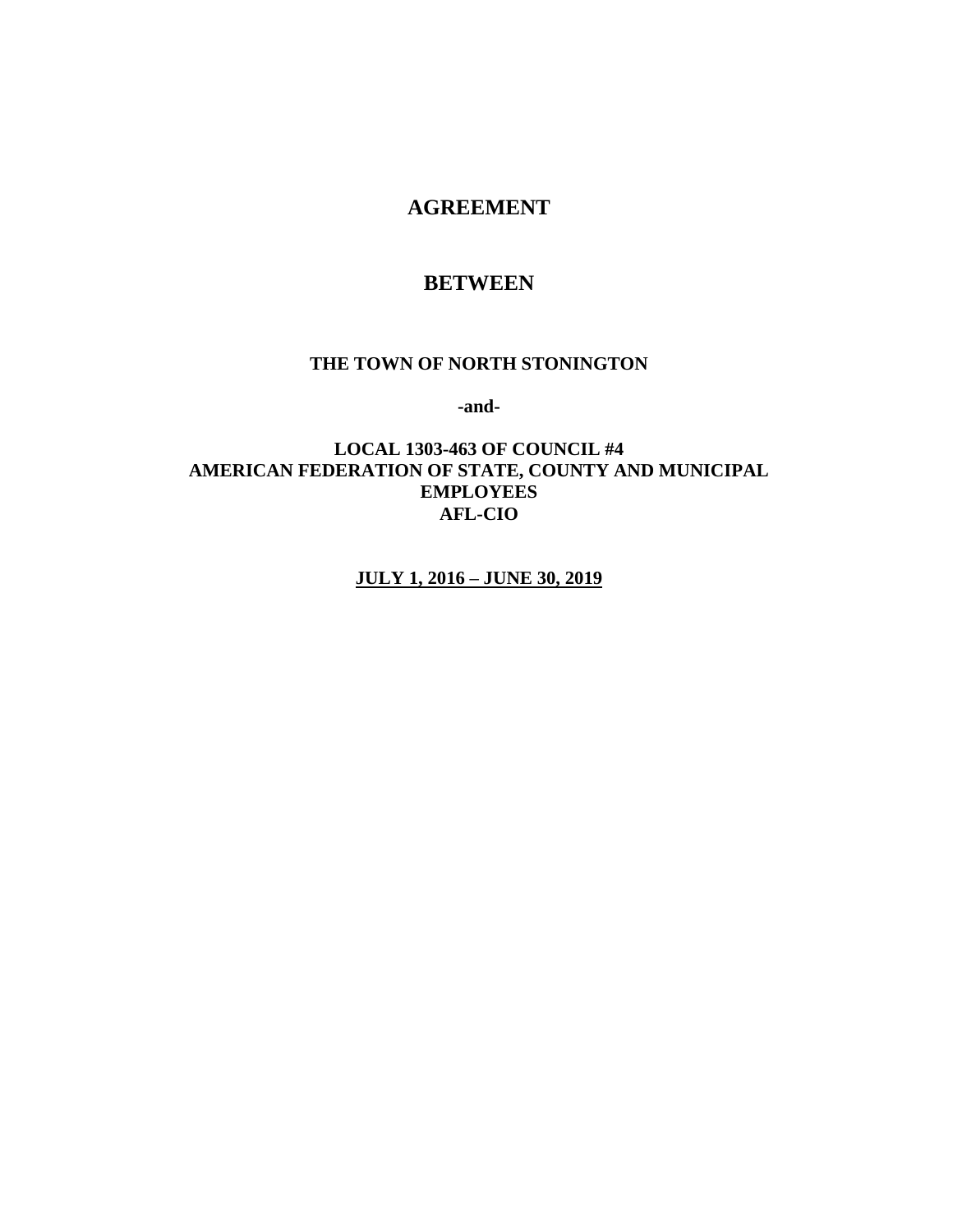# **Contents**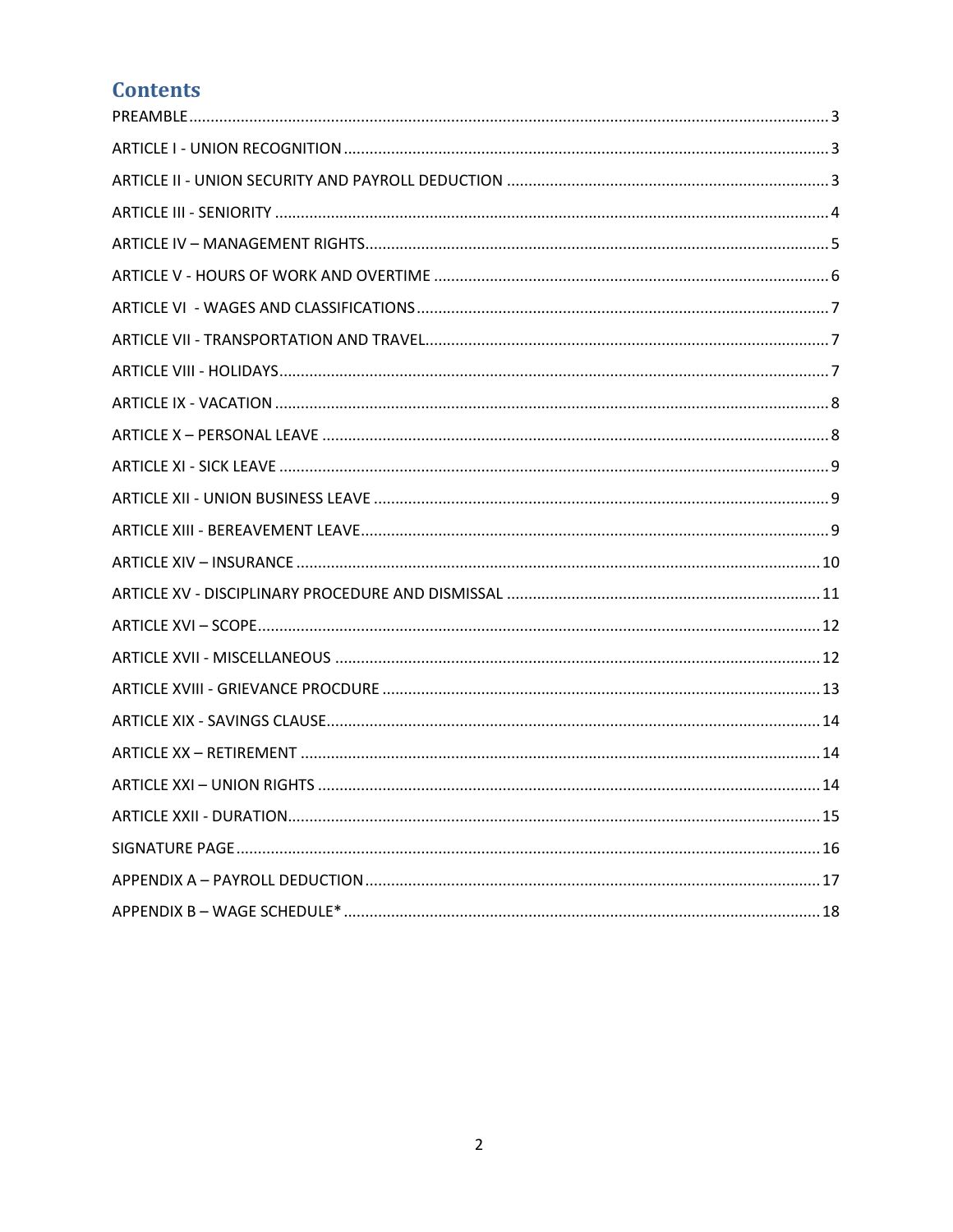### **PREAMBLE**

<span id="page-2-0"></span>This Agreement is entered into by and between the Town of North Stonington hereinafter referred to as the Town and the North Stonington Town Hall Employees Local 1303-463 of Council 4, AFSCME, AFL-CIO, hereinafter referred to as the "Union", and is effective as of the date of execution following ratification by both parties.

### **ARTICLE I - UNION RECOGNITION**

- <span id="page-2-1"></span>1.1 Pursuant to the Decision and Certification of Representative rendered by the Connecticut State Board of Labor Relations, Decision No. 4663, the Town hereby acknowledges the Union as the exclusive representative with respect to wages, hours and other terms and conditions of employment for all employees of the Town of North Stonington who work twenty (20) hours or more per week in the following classifications: Assessor, Bookkeeper, Assistant Foreman, Senior Planning and Zoning Officer, Administrative Assistant to the Assessor, Assistant Town Clerk, Tax Collector, IT/GIS Manager, and Administrative Assistant PZO/Land Use.
- 1.2 Bargaining unit members regularly scheduled to work between twenty (20) and less than forty (40) hours per week shall receive a pro-rated share of all other benefits (excluding insurance and/or where otherwise specifically noted) contained in this contract. Eligibility for insurance is addressed in the Article governing insurance.

### **ARTICLE II - UNION SECURITY AND PAYROLL DEDUCTION**

- <span id="page-2-2"></span>2.1 All employees in the bargaining unit shall, as a condition of employment, become a member of the Union in good standing, or pay a service charge equal to the monthly dues for the duration of this Agreement or any extension thereof.
- 2.2 Immediately upon receipt of a signed authorization form from the employees involved, a copy of which is attached to this Agreement as Appendix A, the Town agrees to deduct from the employee's pay, each payroll period, such dues and/or service fees as determined by AFSCME, Council #4.
- 2.3 The amount will be certified by an AFSCME Council #4 Officer in writing and may be raised or lowered by an AFSCME Council #4 Officer at any time upon notification by said Officer to the Town.
- 2.4 Such payroll deductions, as provided herein, shall be remitted to the Council #4 Office of the Union by the fifteenth  $(15<sup>th</sup>)$  day of the next month following the month in which such dues and/or service fees were deducted along with a list of names of employees from whom the deductions have been made.
- 2.5 The provisions of this Article, as outlined above, constitute an agency shop and not a closed Union shop agreement.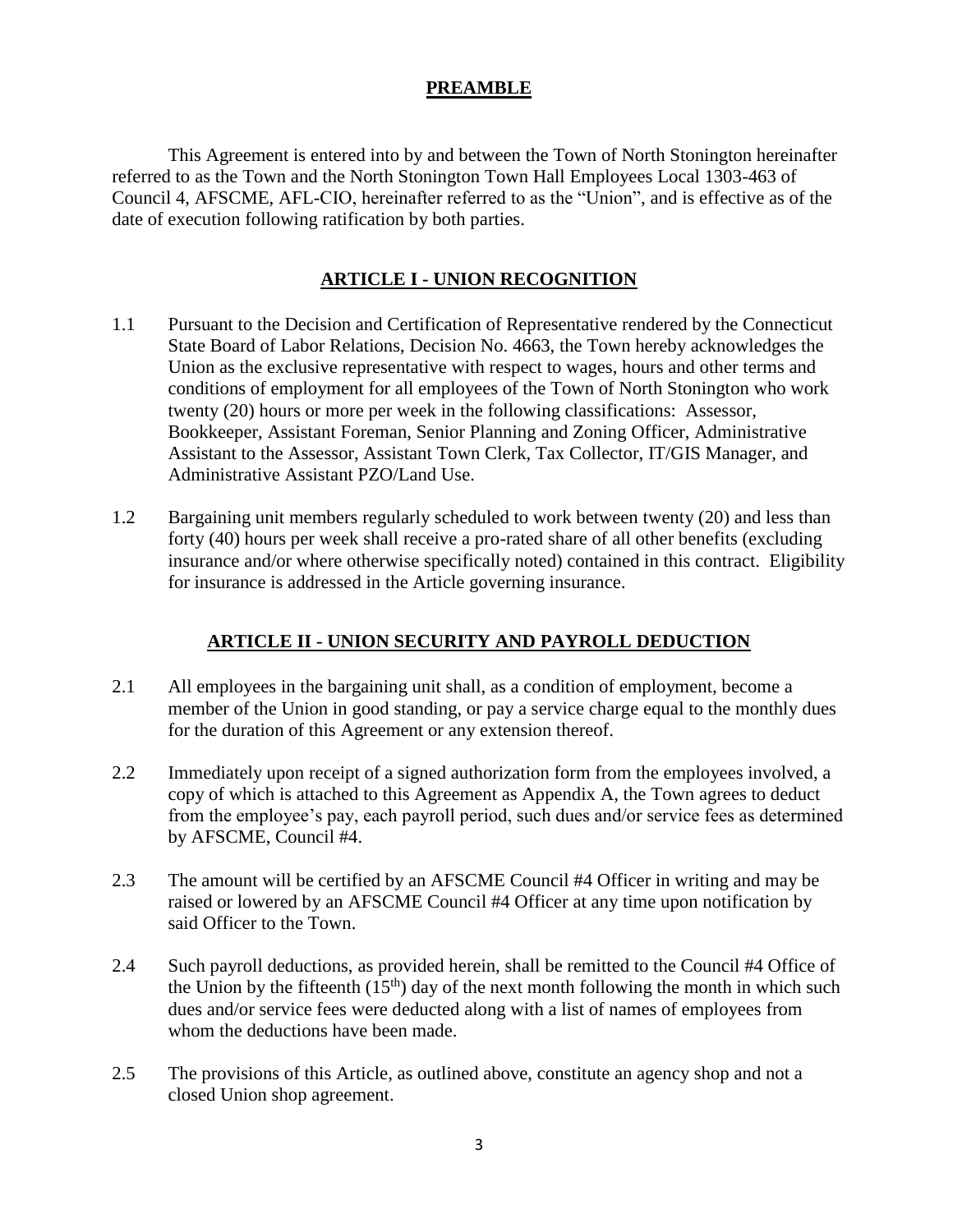- 2.6 AFSCME Council 4 shall indemnify and hold the Town harmless for any damages, fees (inclusive of attorneys' fees and costs), costs or assessments incurred by reason of carrying out of the deduction provisions of this Article, including but not limited to the claim of assignment of wages to AFSMCE Council #4 for membership dues. Notwithstanding the provisions of this Article, the Town reserves the right to protect the confidentiality of its records and the disclosure of these records shall be limited to matters directly related to any dispute that the Union is required to defend under this provision.
- <span id="page-3-0"></span>2.7 In the event an employee does not receive pay in a particular payroll or his/her pay for that payroll is not sufficient to meet in full the deductions requested by AFSCME Council #4, the requested deductions shall not be made until the first payroll week in which the employee's pay is sufficient to meet the requested deductions in full.

### **ARTICLE III - SENIORITY**

- 3.1 For purposes of this Article only, seniority is defined as the length of continuous service each employee has with the Town as an employee working twenty (20) or more hours per week. Each employee's length of continuous service shall be computed from the date of the employee's appointment as an employee working twenty (20) or more hours per week.
- 3.2 Seniority is forfeited under any of the following circumstances:
	- (a) Voluntary resignation
	- (b) Discharge for just cause
	- (c) Failure to notify the Town and return to work within fifteen (15) working days of the mailing of notification of recall, by registered mail, to the last known address of a laid-off employee. Laid-off employees are responsible for maintaining a current address on file with the Town.
- 3.3 A corrected seniority list, which includes each employee by name, classification and rate of pay, will be provided by the Town to each employee during the month of July.
- 3.4 The Town shall inform the Union President no less than fifteen (15) working days prior to any layoff.
- 3.5 Seasonal employees (defined as those hired for a specific period of time up to one hundred and twenty (120) days to supplement bargaining unit employees in the performance of bargaining unit work) cannot be utilized when the bargaining unit members supplemented are on layoff.
- 3.6 Recall shall be by seniority preference within the classification. Laid off employees maintain recall rights for ninety (90) days following the effective date of the layoff.
- 3.7 Newly hired employees shall serve a probationary period of six (6) months. During the probationary period the employee shall be subject to all clauses of this Agreement, but shall be on probation and may be disciplined and/or discharged by the Town without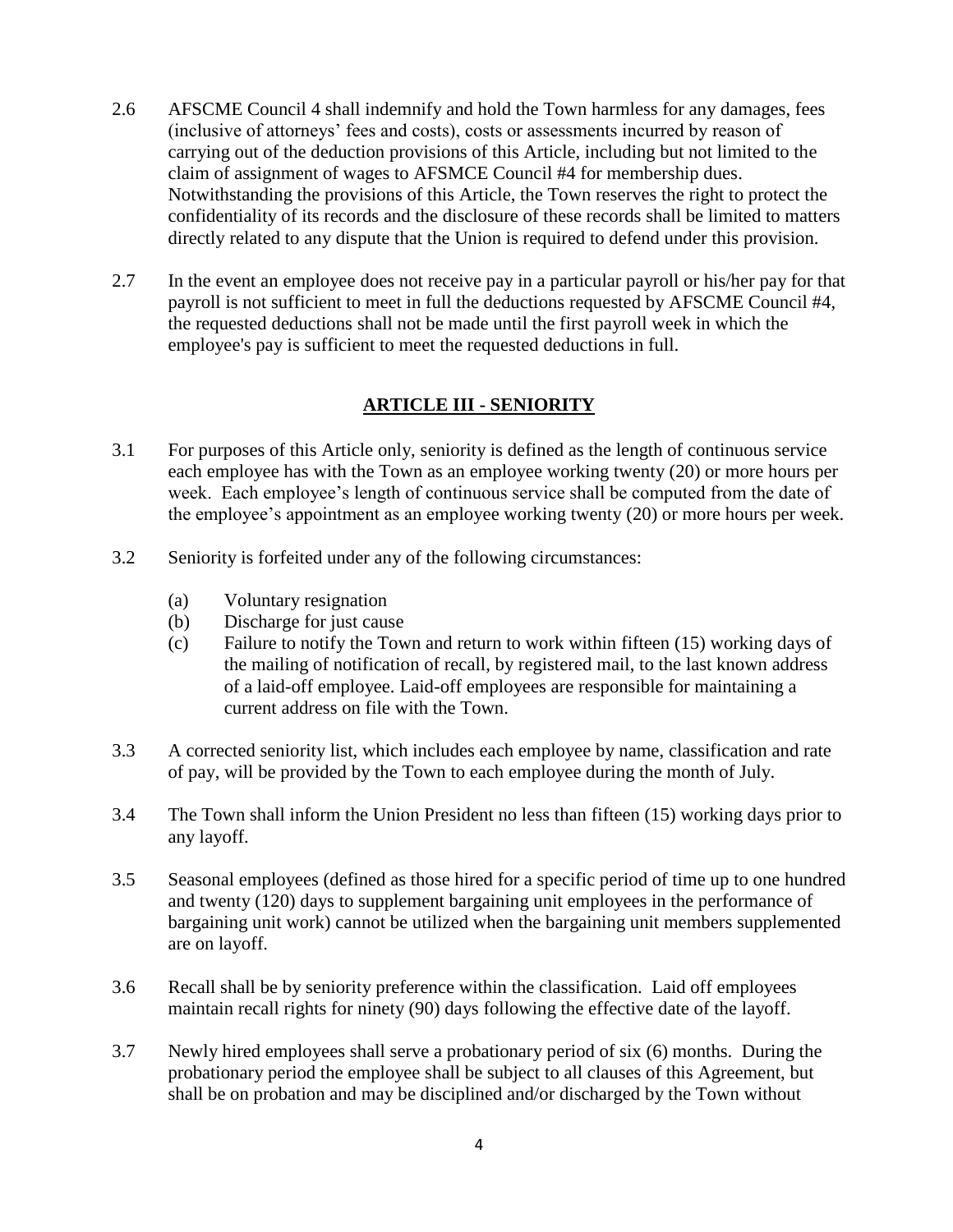<span id="page-4-0"></span>recourse to the grievance and arbitration provisions provided herein, and shall not receive holiday pay.

### **ARTICLE IV – MANAGEMENT RIGHTS**

- 4.1 The Town shall not be limited in any way in the exercise of the functions of management and shall have retained and reserved unto itself the right to exercise, without bargaining with the Union, all the powers, authority and prerogatives of management including, but not limited to, the following items:
	- (a) the operation and direction of the Town;
	- (b) the determination of the level of services to be provided;
	- (c) the direction, control, supervision, and evaluation of employees;
	- (d) the establishment or change of job assignments;
	- (e) the determination and interpretation of job descriptions;
	- (f) the increase, change or discontinuation of operations in whole or in part;
	- (g) the institution of technological changes;
	- (h) the revising of processes, systems or equipment;
	- (i) the determination of the location, organization, number and training of personnel;
	- (j) the alteration, addition, or elimination of existing methods, equipment, or facilities;
	- (k) the assignment of duties and work assignments;
	- (l) the assignment to duty stations;
	- (m) the scheduling and assigning of leaves;
	- (n) the scheduling and enforcement of working hours and work breaks;
	- (o) the establishment and change of schedules and shifts;
	- (p) the assignment of overtime;
	- (q) the hiring, appointment and promotion of employees;
	- (r) the continued, limited use and/or employment of the Highway Foreman and/or the Town Clerk to perform bargaining unit work; the use of bargaining unit employees to perform the work of other bargaining unit employees, as needed, in the determination of the Town;
	- (s) the layoff or relief of employees due to lack of funds or of work, or the incapacity to perform duties;
	- (t) the demotion, suspension, discipline or discharge of employees, provided such action complies with Article 15;
	- (u) the making, amendment, and enforcement of such rules, regulations, operating and administrative procedures from time to time as the Town deems necessary; provided, however, that no specific provision in this Agreement is violated.
- 4.2 During an emergency, the Town shall have the right to take any action necessary to meet the emergency notwithstanding any contrary provisions of this Agreement.
- 4.3 The Town's failure to exercise any right, prerogative, or function hereby reserved to it, or the Town's exercise of any such right, prerogative, or function in a particular way, shall not be considered a waiver of the Town's right to exercise such right, prerogative, or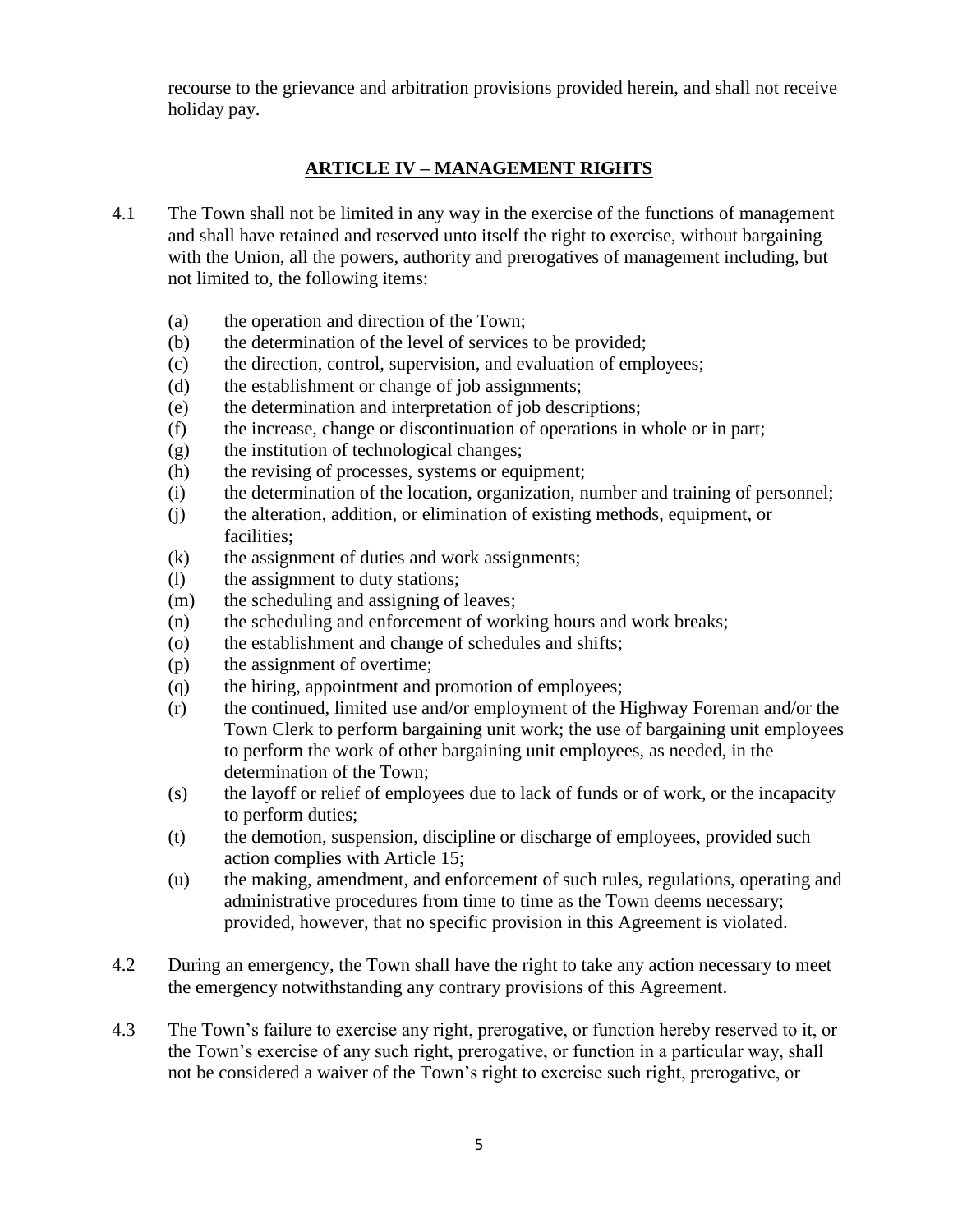<span id="page-5-0"></span>function or to preclude it from exercising the same in some other way not in conflict with the express provisions of this Agreement.

#### **ARTICLE V - HOURS OF WORK AND OVERTIME**

- 5.1 The sole purpose of this Article is to provide a basis for the computation of straight time, overtime and other premium wages, if any, and nothing contained in this Agreement shall be construed as a guarantee or commitment by the Town to any employee of a minimum or maximum number of hours of work per day, per week or per year. The Town's pay records, practices and procedures shall govern the payment of all wages.
- 5.2 The basic work week is between twenty (20) and forty (40) hours (exclusive of any unpaid break as identified in Section 5.3) per week, Monday through Saturday, as determined in the sole discretion of the Town. Should the Town determine to increase or decrease the basic number of hours per week for any particular position, it shall notify the employee and the Union President at least ten (10) working days in advance of the effective date of the change, unless the employee and Union agree in writing to a shorter time frame. Wages will be adjusted accordingly to reflect the increase or decrease in the basic number of hours per week.
- 5.3 Generally, the basic work hours shall be up to eight and one half (8.5) consecutive hours per day starting no earlier than 6:30 a.m., and including one (1) unpaid break of thirty (30) consecutive minutes or, upon written agreement between an employee and the Town (with a copy to the bargaining unit President), up to eight (8) consecutive hours with one (1) paid working break of thirty (30) minutes. The start time shall be determined by the Town in its sole discretion, and may vary, for example, for purposes of including evening or other meetings within the basic work hours. For employees working fewer than seven and one-half (7.5) hours during a day, no break is provided.
- 5.4 Employees shall notify the First Selectman or his/her designee on or before Thursday of any scheduled (or expected) work commitments for the following week which are before and/or after the basic work hours. Employees shall also provide the First Selectman or his/her designee with an estimation of the duration(s) of said required commitment(s). The First Selectman or his/her designee shall in his/her sole discretion, determine whether such after hours' work is required and/or otherwise permissible, and then notify the employee as soon as practicable if and how his/her then-basic work schedule shall be altered, if at all, for that week to accommodate the before and/or after hours required work commitments within his/her total basic work hours for that week.
- 5.5 Should the Town otherwise determine in its sole discretion to change the start time(s), increase, decrease and/or eliminate employee's hours for his/her basic work hours more generally (e.g., employee to work four (4) 10-hour days with three (3) days off; employee to work more hours on one (1) day and fewer hours on another on a regular basis; employee to work more limited hours on a particular day(s) on a regular basis), it shall notify the employee and the bargaining unit President at least ten (10) work days in advance of the effective date of the change(s), unless the employee and Union agree in writing to a shorter time frame.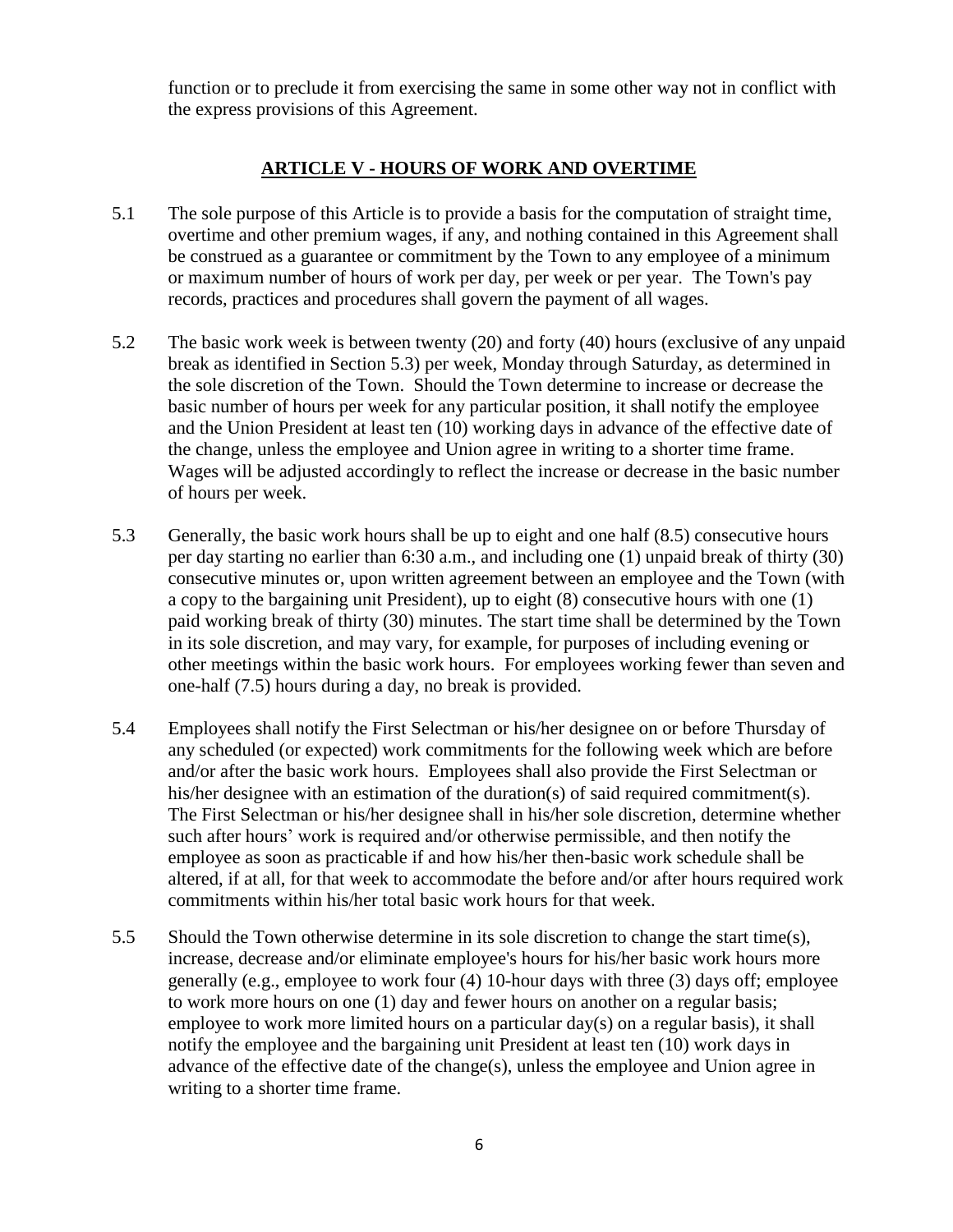### **ARTICLE VI - WAGES AND CLASSIFICATIONS**

- <span id="page-6-0"></span>6.1 There will be a wage schedule added to this Agreement as Appendix B, setting forth the wage rates effective during the term of this Agreement.
- 6.2 (a) Effective July 1, 2016, wage rates in effect on June 30, 2016 shall receive a two percent (2.0%) general wage increase.
	- (b) Effective July 1, 2017, wage rates in effect on June 30, 2017 shall receive a two percent (2.0%) general wage increase.
	- (c) Effective July 1, 2018, wage rates in effect on June 30, 2018 shall receive a two percent (2.0%) general wage increase.
- <span id="page-6-1"></span>6.3 The Town, in its discretion, and in accordance with any state requirements, may implement bi-weekly pay. The Town also may require that pay checks be direct deposited.

### **ARTICLE VII - TRANSPORTATION AND TRAVEL**

<span id="page-6-2"></span>7.1 Employees required to use their own personal vehicle for official business shall be compensated at the rate set by the Internal Revenue Service. The Town may, however, in its sole discretion, provide and/or require the use of a Town vehicle.

### **ARTICLE VIII - HOLIDAYS**

8.1 Each employee shall receive the following holidays off with full pay.

New Year's Day Memorial Day Thanksgiving Day Martin Luther King Day Fourth of July Day after Thanksgiving President's Day Labor Day Christmas Day Floating Holiday\* Columbus Day Good Friday Veteran's Day

\*The Floating Holiday will be determined by the Town in its sole discretion.

- 8.2 (a) Any holiday which occurs on a Saturday will be celebrated the proceeding Friday, unless otherwise notified by the Town in advance of same.
	- (b) Any holiday which occurs on a Sunday will be celebrated the immediately following Monday, unless otherwise notified by the Town in advance of same.
- 8.3 Employees assigned to work on a holiday identified in Section 8.1 because of the requirements of their positions, shall be paid at the premium rate of one and one-half times their regular rate of pay for all hours actually worked.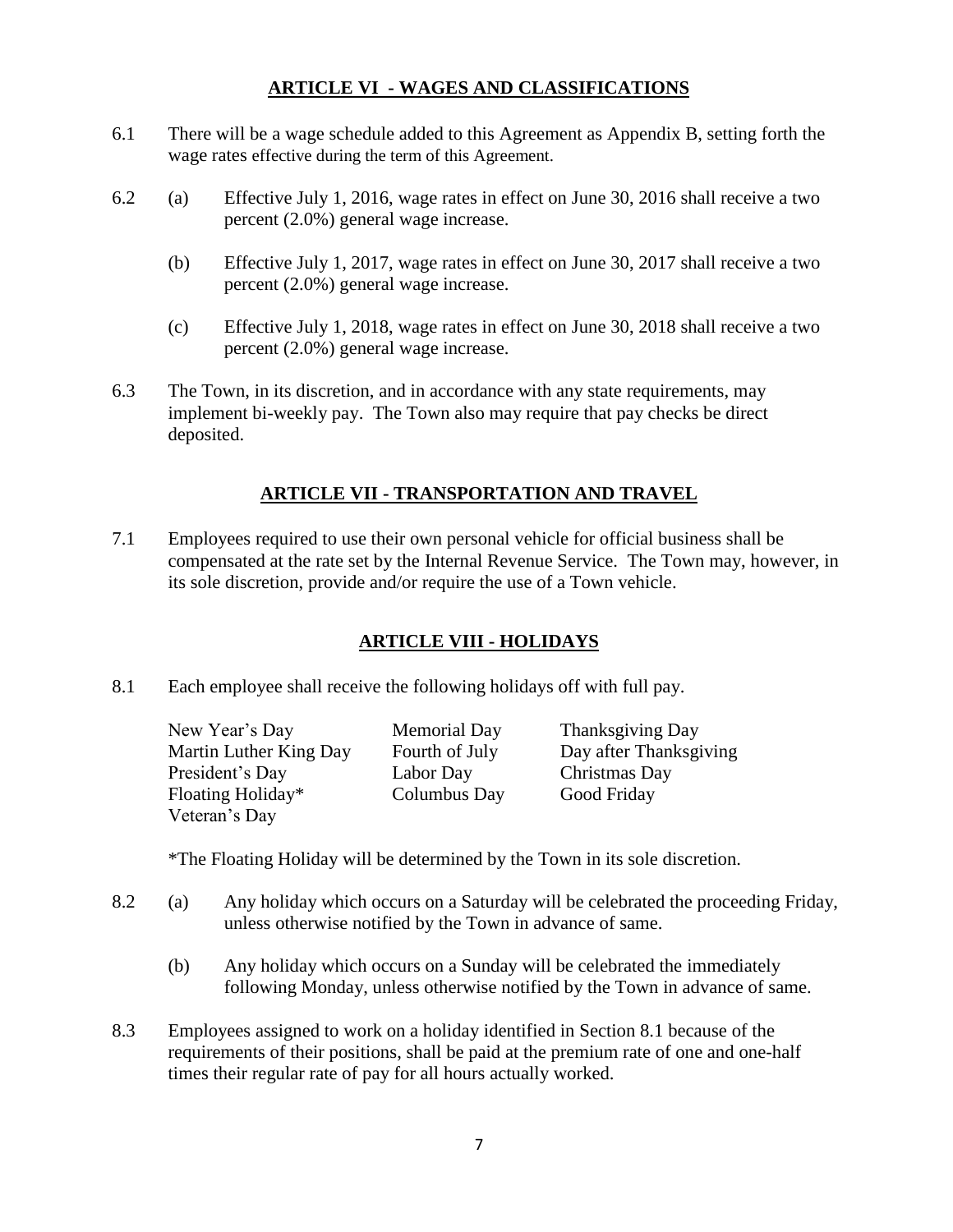### **ARTICLE IX - VACATION**

<span id="page-7-0"></span>9.1 On each anniversary date, employees earn the following vacation leave with pay:

| One $(1)$ week    |
|-------------------|
| Two $(2)$ weeks   |
| Three $(3)$ weeks |
| Four (4) Weeks    |
|                   |

The number of hours per week is the regularly scheduled work hours and is equivalent to the hours that constitute base hours or base pay. Time worked in excess of regularly scheduled hours per day or per week is not included in the calculation of the average number of regularly scheduled hours. For example, an individual is regularly scheduled to work forty (40) hours during a week; the individual is called in or held over on numerous occasions, resulting in him/her actually working an average of forty-two (42) hours per week for a period of time. The number of hours per week for vacation purposes remains the base number of hours, or forty (40) hours.

Under no circumstances will the hours for a vacation week, or the hours for a week in which vacation is taken and the employee otherwise works the remainder of his/her regularly scheduled hours, exceed the employee's average number of regularly scheduled work hours for a week.

The number of hours per day is determined by the average number of regularly scheduled hours per week divided by the average number of regularly scheduled days per week. For example, if any employee is regularly scheduled to work seven (7) hours per day, three (3) days a week for twenty one (21) hours per week, one day equates to seven (7) hours).

- 9.2 Vacation time shall be used during the anniversary year with a maximum of one (1) week available to carry over to the following anniversary year. These days must be used or lost within one hundred and eighty (180) days of the anniversary date.
- 9.3 Employees desiring to take vacation leave any time during the year must notify and request leave from the First Selectman or his/her designee at least ten (10) days in advance, except in emergency situations where as much advance notice as practicable shall be provided. Vacation leave is subject to prior approval by the First Selectman or his/her designee.
- <span id="page-7-1"></span>9.4 Upon retirement or resignation, employees will be paid for all unused vacation time up to twenty-five (25) days.

### **ARTICLE X – PERSONAL LEAVE**

10.1 Each employee shall receive the equivalent of three (3) days of personal leave as of July 1<sup>st</sup> to be used in that fiscal year (i.e., July 1st – June 30th). Personal hours may not be carried over from one (1) fiscal year to another and are lost if not used by June 30th. The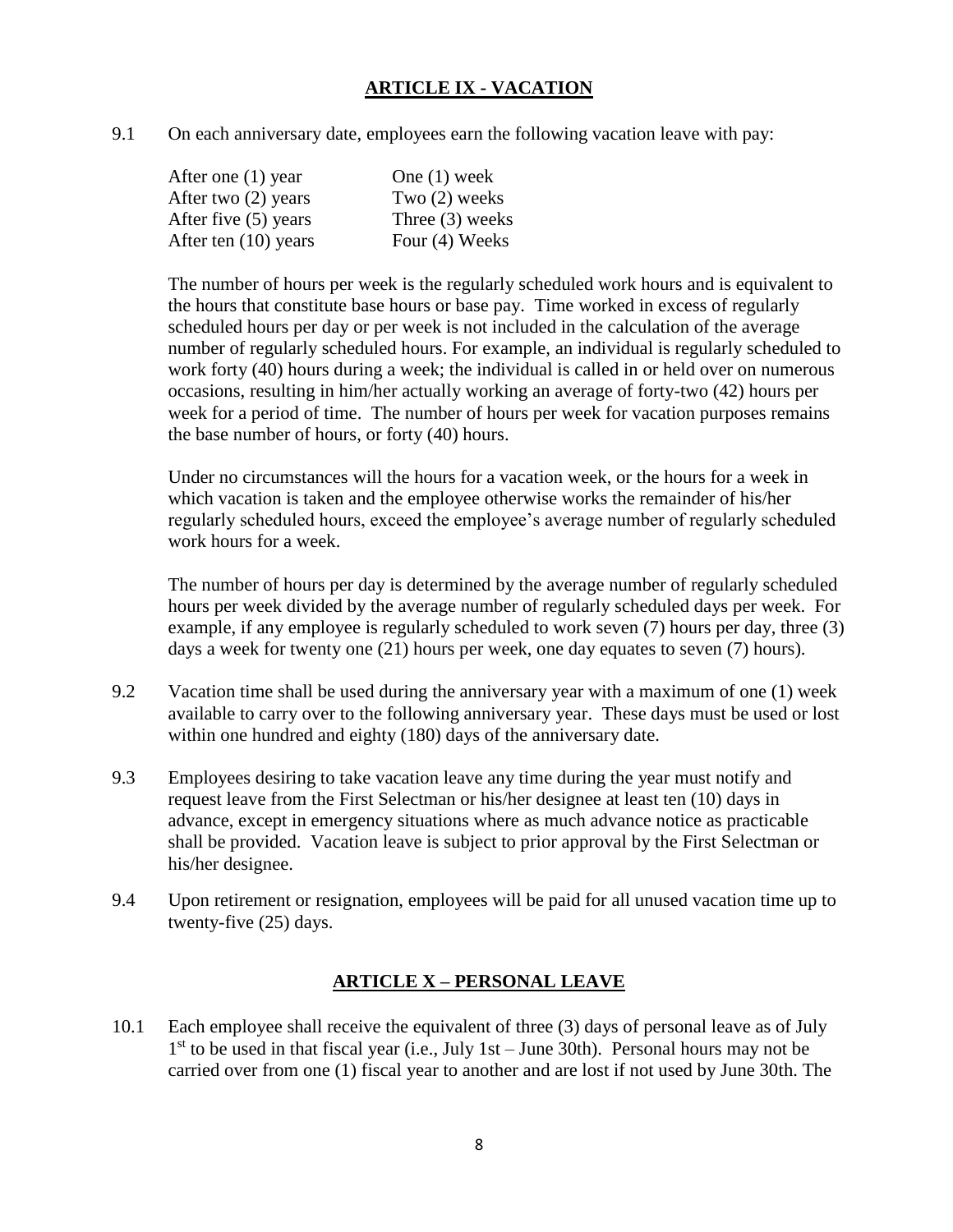<span id="page-8-0"></span>number of hours per day is determined in the same manner as set forth for vacation leave in Section 9.1.

### **ARTICLE XI - SICK LEAVE**

11.1 Each employee shall earn sick leave with pay at the rate of one (1) day of sick leave for each month of service or twelve (12) days per year; earned days will be converted to hours. The number of hours per day is determined by the employee's regularly scheduled hours per week. For example, if an employee is scheduled to work an average of 25 hours per week, then he/she earns sick leave at the rate of five (5) hours per month. Sick leave is credited as of the  $1<sup>st</sup>$  of the month following the month of completed service. Employees may earn up to a total of two hundred and eighty (280) hours of sick leave.

### **ARTICLE XII - UNION BUSINESS LEAVE**

- <span id="page-8-1"></span>12.1 Up to two (2) members of the Union may participate in collective bargaining negotiations. Unless otherwise agreed to in the parties' ground rules, collective bargaining negotiations shall alternate from occurring during regularly scheduled work hours and after regularly scheduled work hours. Either and/or both participating member(s) shall be allowed the necessary time, without loss of pay, for collective bargaining negotiations, only when such negotiations are scheduled during that member's regularly scheduled work hours. The same member(s) shall be utilized for all negotiation sessions.
- 12.2 One (1) bargaining unit officer or member as designated by the bargaining unit President and one (1) grievant shall be allowed reasonable leave without loss of pay for the purpose of resolving grievances up through and including mediation, but not arbitration.
- 12.3 Union officers shall be allowed, with the approval of the First Selectman, in writing, the aggregate of sixteen (16) hours paid time off to attend official union business and union training opportunities. The Union agrees to submit any request for approval within a reasonable period of time to permit the Town to make appropriate scheduling changes, if necessary. The First Selectman may reject the request if, in his/her sole discretion, the request will result in the impairment of Town operations; such request, however, shall not be unreasonably be denied.

### **ARTICLE XIII - BEREAVEMENT LEAVE**

<span id="page-8-2"></span>13.1 Any employee who wishes to take leave due to the death of an immediate family member must notify and request such leave from the First Selectman. Up to three (3) consecutive work days of paid bereavement leave will be provided to employees to attend funeral or memorial services, and up to five (5) consecutive work days to attend funeral or memorial services which is held out-of-state. Bereavement leave for employees who are regularly scheduled to work fewer than five (5) days from Monday-Friday is determined by using a regularly scheduled work day as the first bereavement leave day, and then calculating consecutive Monday-Friday days from that point for the determination of the bereavement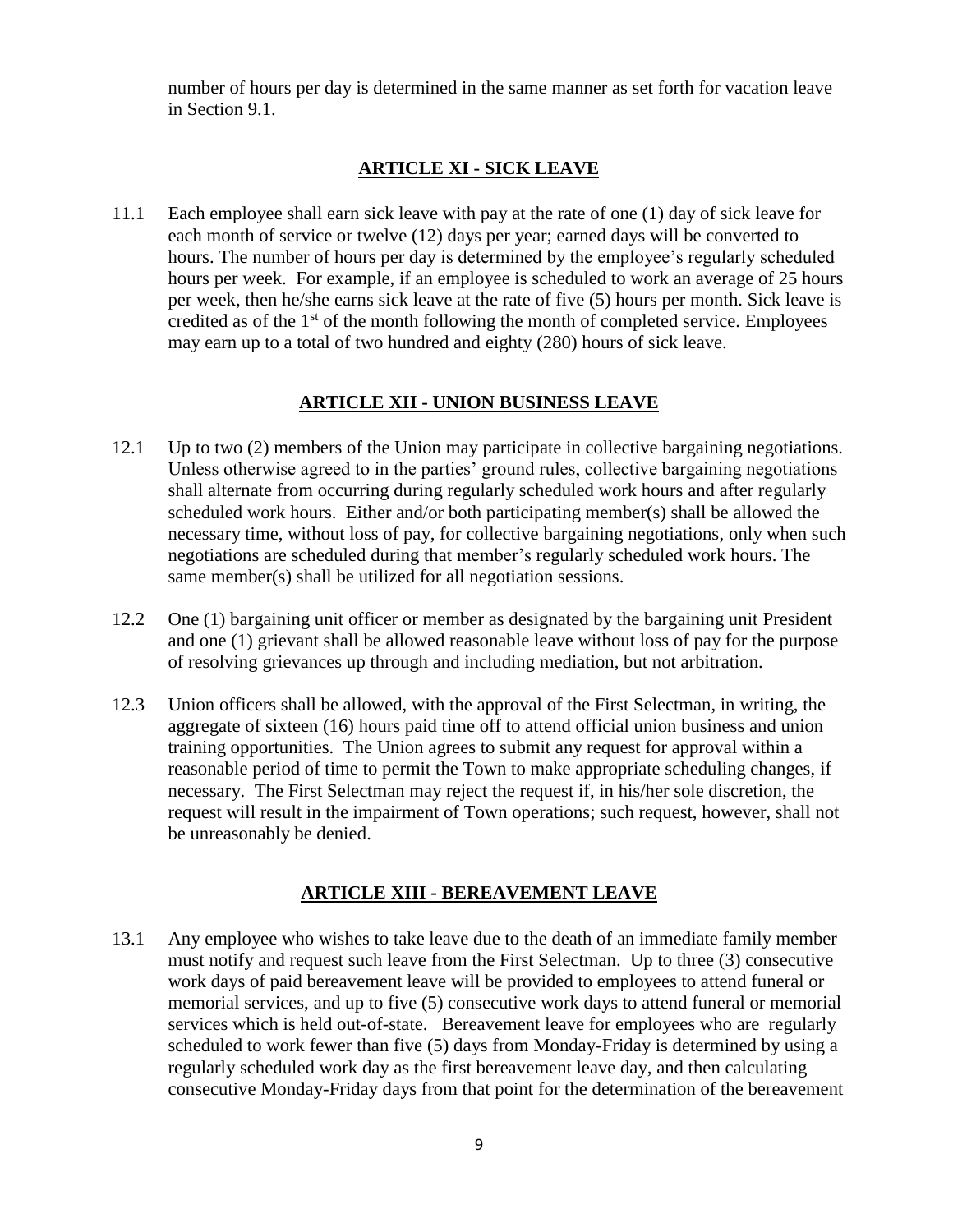leave period. If consecutive Monday-Friday days within the bereavement leave period includes one or more regularly scheduled work day(s), such work day(s) shall be considered a paid bereavement leave day.

"Immediate family member" is defined as the employee's spouse, parent, parent-in-law, step-parent, child, step-child, brother, sister, grandchild, grandparent, brother-in-law, sister-in-law, grandparent-in-law or any other blood relative actually domiciled with the employee.

- 13.2 The number of hours per day is determined in the same manner as set forth for vacation leave in Section 9.1.
- <span id="page-9-0"></span>13.3 If an employee desires more time for purposes of bereavement, personal or vacation leave may be utilized consistent with any provisions regarding the request and approval for said leave.

### **ARTICLE XIV – INSURANCE**

- 14.1 The Town shall provide eligible employees, as determined by the Town and/or carrier, and their eligible dependents with group medical insurance coverage, prescription insurance coverage, and dental insurance coverage (collectively "health insurance" throughout this Article). Eligible employees are those whose basic work week is thirty (30) or more hours, or fewer if required by law.
- 14.2 Alternate Health Insurance. The Town may offer one and/or more alternate medical, prescription and/or dental insurance plans as an option or options to the primary plans, including, but not limited to, an HDHP/HSA. The Town reserves the right to determine the terms, conditions, deductibles, cost shares and all substantive aspects of any alternate, optional plan. Any alternative plan itself shall not be considered part of the collective bargaining agreement.
- 14.3 Employee Cost Shares
	- (a) Effective July 1, 2016, each employee shall be responsible for eleven and one-half percent (11.5%) of the applicable conventional premium rate determined by the insurance carrier(s) or administrator(s) for all health insurance benefits excluding life insurance, accidental death and dismemberment, and short term disability. An employee with individual, two-person or family coverage shall have deducted from his/her wages eleven and one-half percent (11.5%) of the conventional premium rate for individual, two person or family coverage.
	- (b) Effective July 1, 2017, an employee shall have deducted from his/her wages thirteen percent (13%) of the conventional premium rate for individual, two person or family coverage.
	- (c) Effective July 1, 2018, an employee shall have deducted from his/her wages fifteen percent (15%) of the conventional premium rate for individual, two person or family coverage.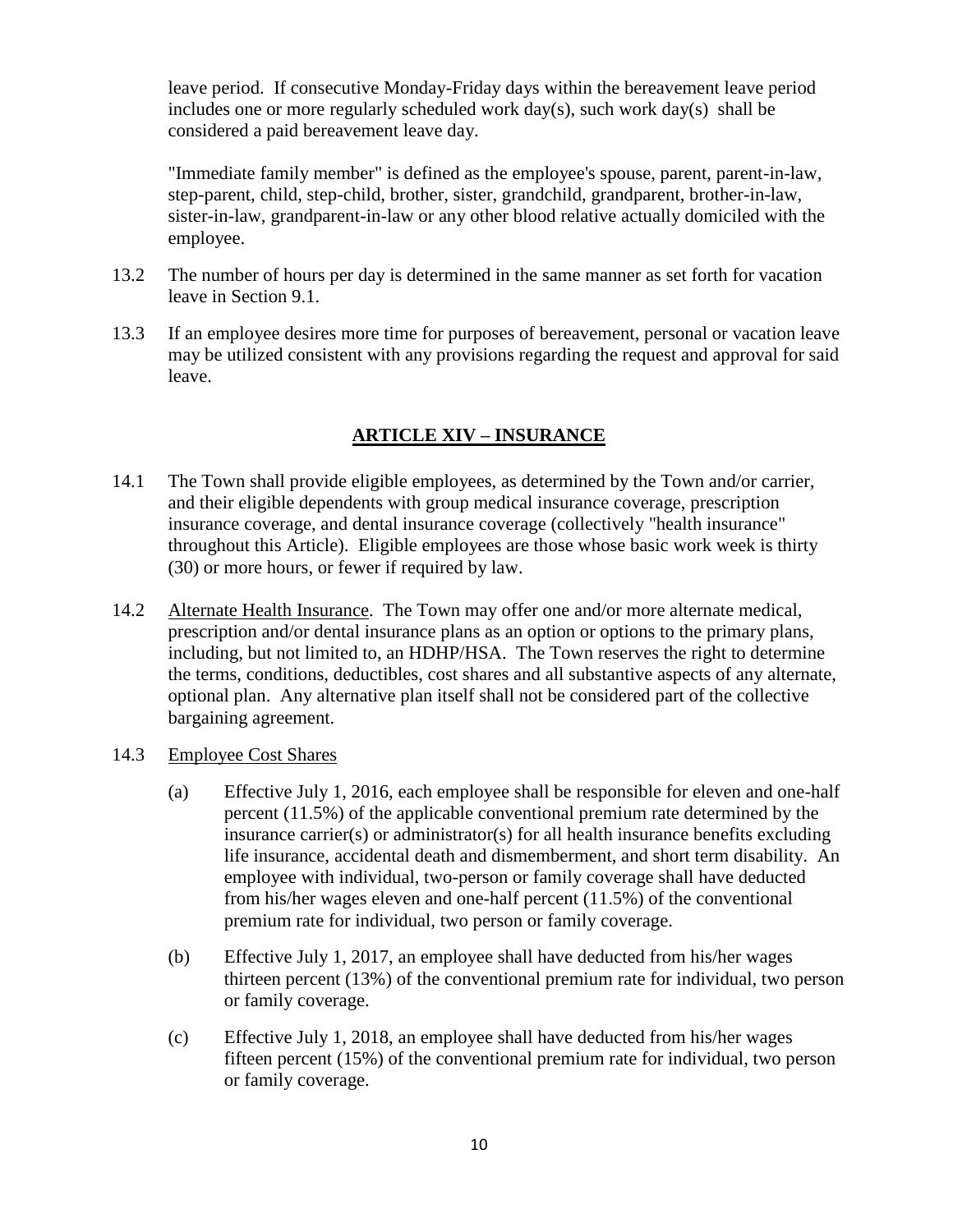14.4 Waiver of Health Insurance. Employees may voluntarily elect to waive, in writing, all health insurance upon proof of other health insurance coverage. Payments to those employees waiving all such health insurance shall be made in July of each year for the previous fiscal year in the following amounts:

| Single:     | \$1500 |
|-------------|--------|
| Two Person: | \$2000 |
| Family:     | \$2500 |

Employees electing this option shall be able to change their election during open enrollment for July 1st, for any reason. In the event there has been a significant change in the employee's circumstances, such as divorce, death of a spouse, etc., resulting in employee's loss of any health insurance coverage, he/she may request to resume Town provided medical and prescription insurance coverage and/or dental insurance coverage. Where a change in an employee's status prompts the employee to resume any Town provided health insurance coverage, the written waiver shall be revoked, and the employee will not be eligible for a waiver payment. An employee may resume Town provided medical and prescription insurance and/or dental insurance only one time during a fiscal year.

Employees otherwise covered by Town of North Stonington or Town of North Stonington Board of Education Insurance shall not be eligible for this waiver stipend.

<span id="page-10-0"></span>14.5 Life Insurance. Life insurance in the amount of \$100,000 per employee is provided and paid for by the Town. Effective July 1, 2016, eligible employees are those whose basic work week is work thirty (30) or more hours.

### **ARTICLE XV - DISCIPLINARY PROCEDURE AND DISMISSAL**

- 15.1 No employee who has completed his/her probationary period shall be discharged or otherwise disciplined without just cause. Discipline is defined as verbal warning, written warning, suspension and/or discharge.
- 15.2 Normally, discipline shall follow this order:
	- (a) Verbal warning
	- (b) Written warning
	- (c) Suspension
	- (d) Discharge

It is mutually understood and agreed by the Town and the Union that deviation from the above order for discipline may be warranted depending upon the totality of the circumstances, including the severity of the infraction, its pervasiveness and the employee's history of discipline.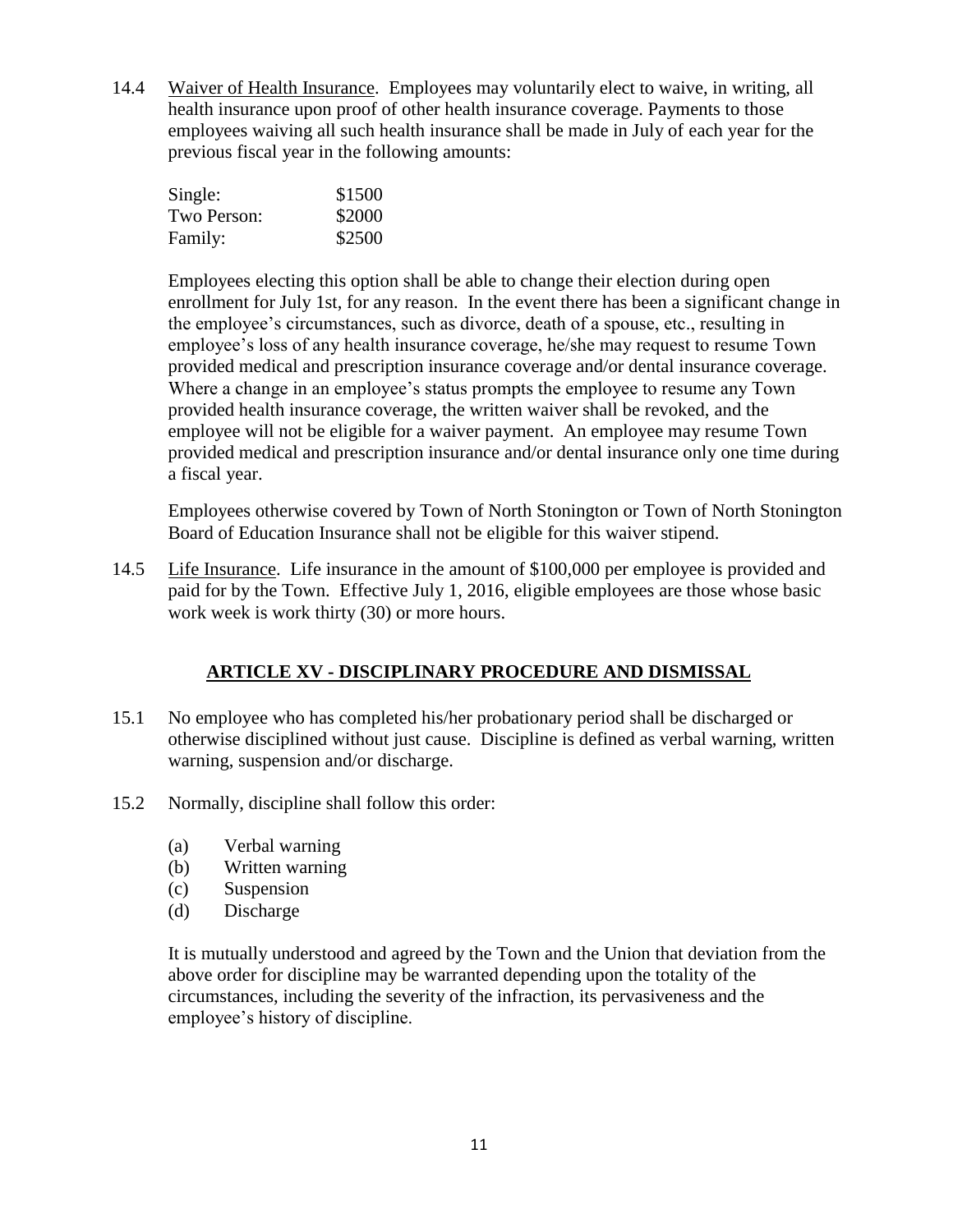### **ARTICLE XVI – SCOPE**

- <span id="page-11-0"></span>16.1 This Agreement supersedes and cancels all prior practices and agreements, whether written or oral, unless expressly stated to the contrary herein, and together with any letters of understanding issued concurrently (or after) with this Agreement constitutes the complete and entire Agreement between the parties, and concludes collective bargaining for its term.
- 16.2 The failure of the Town or the Union to insist in any one or more incidents, or upon performance of any of the terms or conditions of the Agreement, shall not be considered as a waiver or relinquishment of the right of the Town or Union to future performance of any such term or condition, and the obligations of the Town and the Union to such future performance shall continue in full force and effect.

### **ARTICLE XVII - MISCELLANEOUS**

- <span id="page-11-1"></span>17.1 (a) The Town agrees to provide each employee with a copy of the current signed Collective Bargaining Agreement within sixty (60) days after the execution date thereof.
	- (b) The Town agrees to provide new employees with a copy of the current Collective Bargaining Agreement at their time of hire.
	- (c) The Town agrees to provide the Council #4 Office of the Union with two (2) original, signed, Collective Bargaining Agreements at the time of the signing.
- 17.2 The Town will post copies of job announcements for positions identified in Section 1.1 in Town Hall and New Town Hall. The Town shall provide a copy of such announcement to the bargaining unit President.
- 17.3 The Union may post, on bulletin board(s) provided by the Town, notices concerning legitimate Union business. Notices posted shall be dated and authorized by the Union and shall not be derogatory or defamatory in character. The Town reserves the right to remove notices which violate this section.
- 17.4 In the event that the Town Hall is closed for all or part of a work day due to an election, bargaining unit members who regularly work in the Town Hall, who are not otherwise on an approved leave day, and who are unable to be relocated for the period of Town Hall closure, shall be paid for the period of time which the Town Hall is closed and which falls within their regularly scheduled working hours.

If Town Hall should close due to inclement weather, employees who are not otherwise on an approved leave day requested before the determination to close Town Hall shall be paid at a straight time rate for that portion of the time that Town Hall is closed. If an employee elects not to report for duty due to inclement weather when Town Hall otherwise is open, the employee must utilize paid leave (i.e., vacation or personal) for that period of time.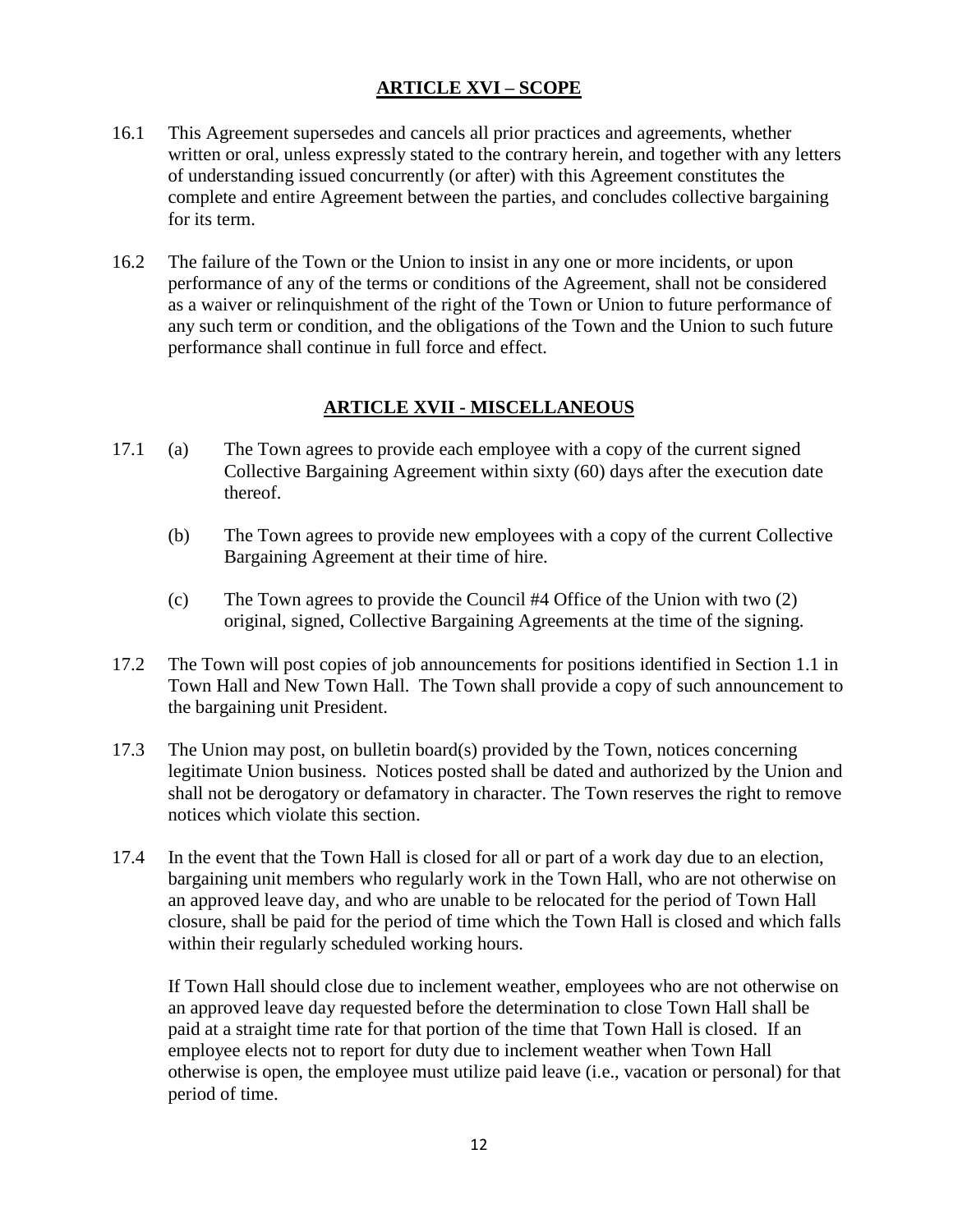<span id="page-12-0"></span>17.5 Each July  $1<sup>st</sup>$ , or at any other time when bargaining unit officers change, the bargaining unit shall provide the First Selectman or his/her designee with a written list of current bargaining unit officers.

#### **ARTICLE XVIII - GRIEVANCE PROCDURE**

- 18.1 A grievance is an allegation by an employee or the Union that the Town has violated an express provision and/or provisions of this Agreement.
- 18.2 Grievances shall identify, at a minimum: (a) the facts; (b) the issue; (c) the date of the alleged violation(s); (d) the provision(s) of the Agreement alleged to have been violated; and (e) the specific remedy or relief sought.
- 18.3 The aggrieved employee may be accompanied by a member of the bargaining unit and/or the Union at any step of the grievance proceedings. A grievance shall be processed in the following steps:

Step 1: The grievance shall be filed, by either one or more employees and/or the bargaining unit, in writing with the First Selectman or his/her designee within ten (10) working days of the occurrence. If desired by the First Selectman or his/her designee, a meeting with the employee(s) shall be scheduled within ten (10) working days of the filing of the grievance. The First Selectman or his/her designee shall render a decision within ten (10) working days of the meeting, if held, or otherwise within ten (10) working days of the filing of the grievance.

Step 2: In the event the grievance is not settled in Step 1 above, the bargaining unit (and not any individual employee or group of employees) has the right and authority, within ten (10) working days of the date of the Step 1 decision, to submit the grievance to the American Arbitration Association ("AAA"), with a contemporaneous copy to the Town in accordance with the applicable rules and procedures. The fees of the American Arbitration Association and the fees and expenses of the arbitrator shall be shared equally by the Town and the bargaining unit; each party shall otherwise bear its own arbitration expenses.

Notwithstanding, the parties may by mutual written agreement submit the grievance to the Connecticut State Board of Mediation and Arbitration.

18.4 The jurisdiction and authority of the arbitrator and his/her opinion and award shall be confined to the interpretation and/or application of the provision(s) of this Agreement at issue between the bargaining unit and the Town. He/She shall have no authority to add to, detract from, alter, amend, or modify any provision of this Agreement. The arbitrator shall not have jurisdiction to hear or decide more than one (1) grievance without the mutual consent of the Town and the bargaining unit. The written award of the arbitrator on the merits of any grievance adjudicated within his/her jurisdiction and authority shall be final and binding on the aggrieved employee, the bargaining unit, and the Town. The standard of proof in all cases shall be based on a preponderance of the evidence.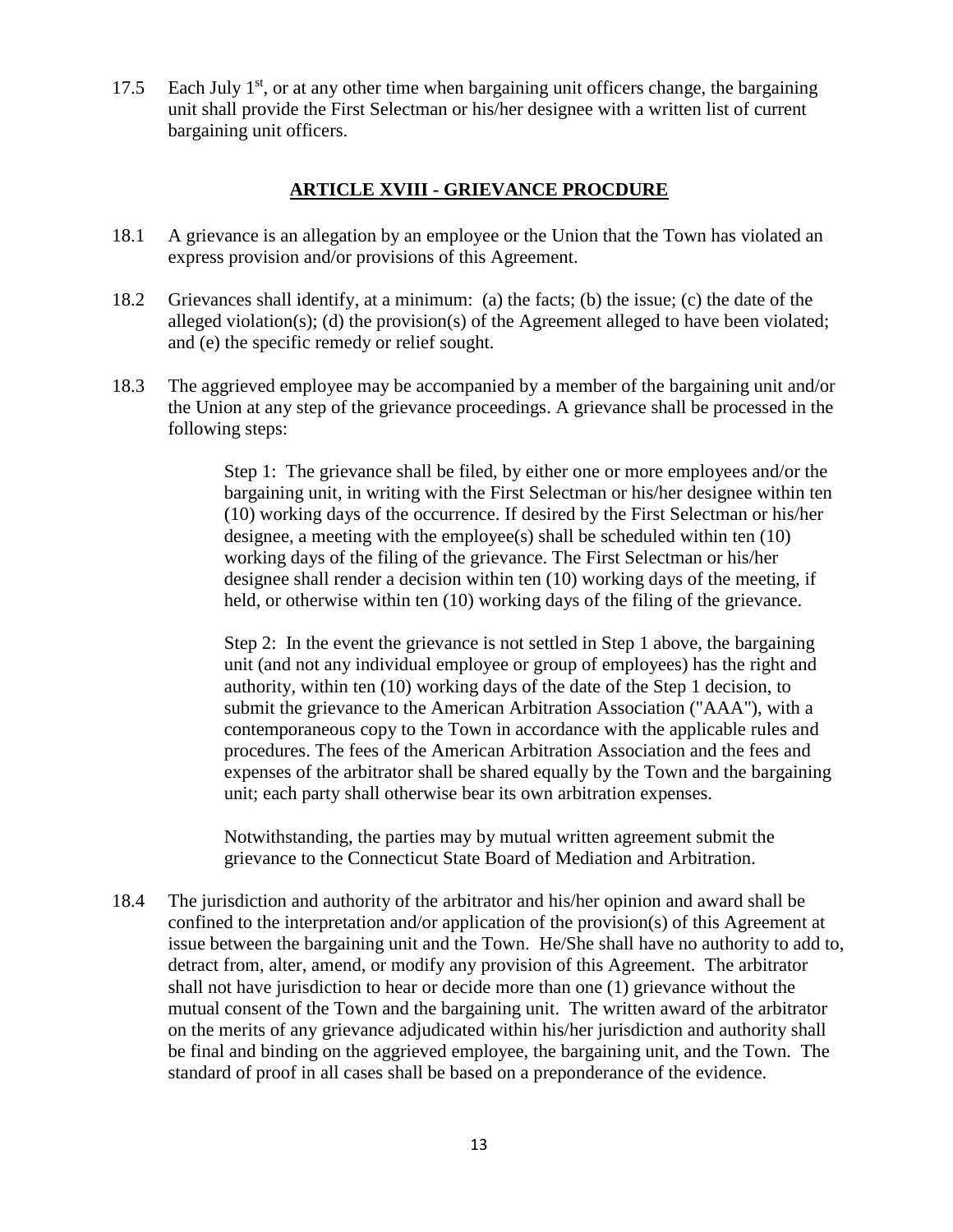- 18.5 Following the filing of a grievance pursuant to Section 18.3 (Step 2) and prior to the date of the arbitration hearing, the Town and the bargaining unit may mutually agree in writing to submit the grievance to non-binding mediation with the State Board of Mediation and Arbitration ("SBMA"). Any SBMA filing and/or other fee for mediation shall be shared equally by the Town and the bargaining unit.
- 18.6 Any time limit specified in this Article, except for the initial filing of a grievance, may be extended by mutual written agreement of the bargaining unit and the Town. If a grievance is not submitted by the bargaining unit to Step 2, within the specified time limit and no extension of time is obtained, it shall be deemed settled on the basis of the Step 1 answer.
- 18.7 When a Step 1 decision is not rendered by the Town within the time limits specified in Step 1, the grievance is considered denied as of twenty (20) working days following submission of the grievance, and the bargaining unit then may proceed to Step 2, provided it does so within the specific time limits enumerated in Step 2.
- <span id="page-13-0"></span>18.8 One (1) bargaining unit officer or member as designated by the bargaining unit President and one (1) grievant shall be allowed reasonable leave without loss of pay for the purpose of resolving grievances up through and including mediation, but not arbitration.

### **ARTICLE XIX - SAVINGS CLAUSE**

19.1 If any term or provision of this Agreement is adjudged or declared by a court or administrative body of competent jurisdiction to be invalid and/or in conflict with any law, such term or provision shall become unenforceable. The remainder of this Agreement shall remain effective and negotiations concerning the portion ruled invalid shall begin between the parties as soon as reasonably practicable.

### **ARTICLE XX – RETIREMENT**

<span id="page-13-1"></span>20.1 The employee shall be entitled to participate in the current and/or comparable retirement plan as provided by the Town. Effective July 1, 2015, the Town shall fund the plan for the employee in the amount of eight percent (8%) of the employee's base earnings. Effective July 1, 2017, the Town shall fund the plan for the employee in the amount of ten percent (10%) of the employee's base earnings.

### **ARTICLE XXI – UNION RIGHTS**

<span id="page-13-2"></span>21.1 New Member Orientation. The Union will be given an opportunity to have a union steward or staff representative speak to new employees for not more than thirty (30) minutes to provide information about the Union and the Master Agreement.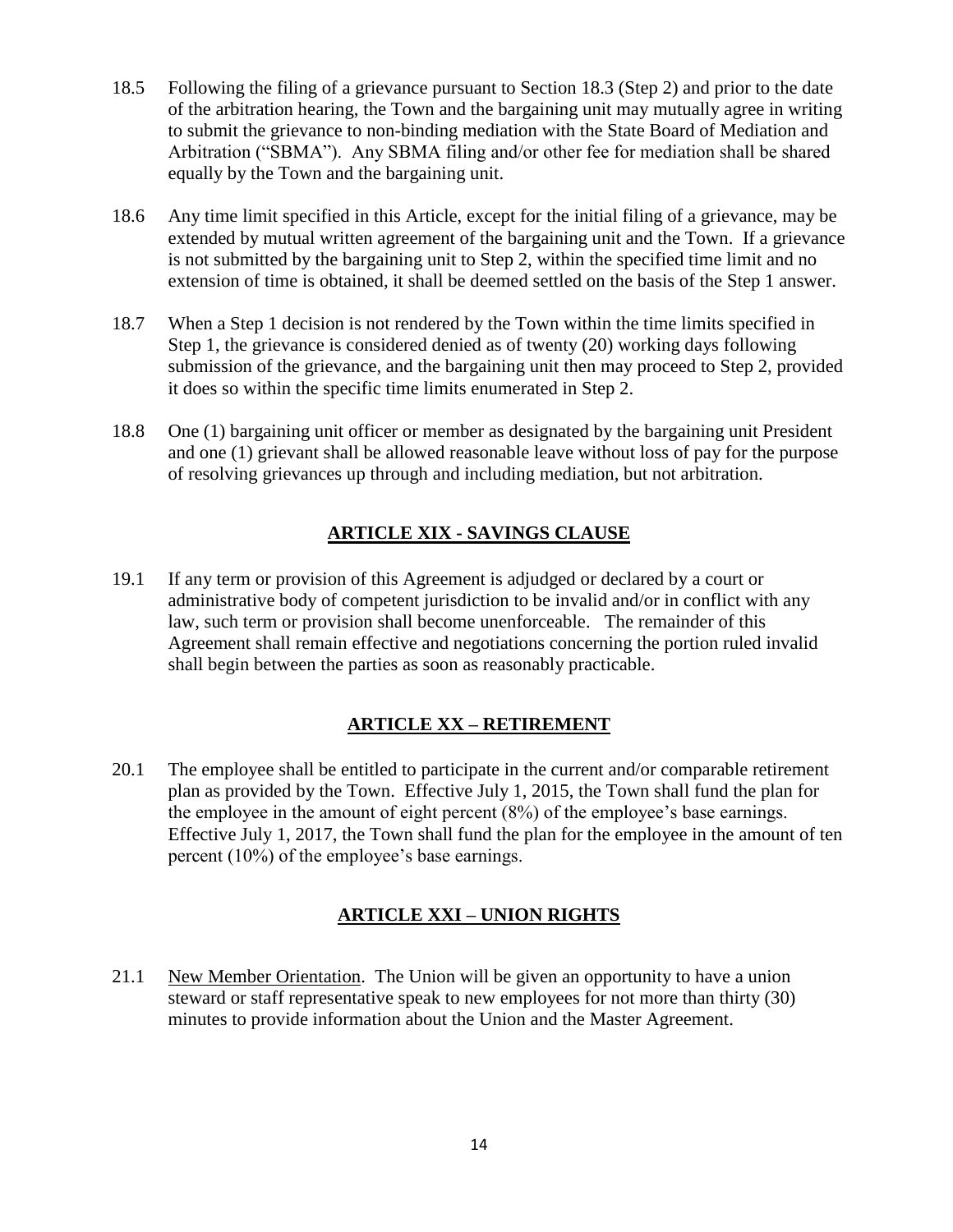### **ARTICLE XXII - DURATION**

<span id="page-14-0"></span>22.1 This Agreement commences upon execution following ratification, and shall be in effect and remain in effect through June 30, 2019 and thereafter shall be considered automatically renewed unless either party shall, not earlier than one hundred eighty (180) days and not later than one hundred fifty (150) days prior to June 30, 2019, serve written notice on the other party of a desire to terminate, modify, negotiate, change or amend this Agreement.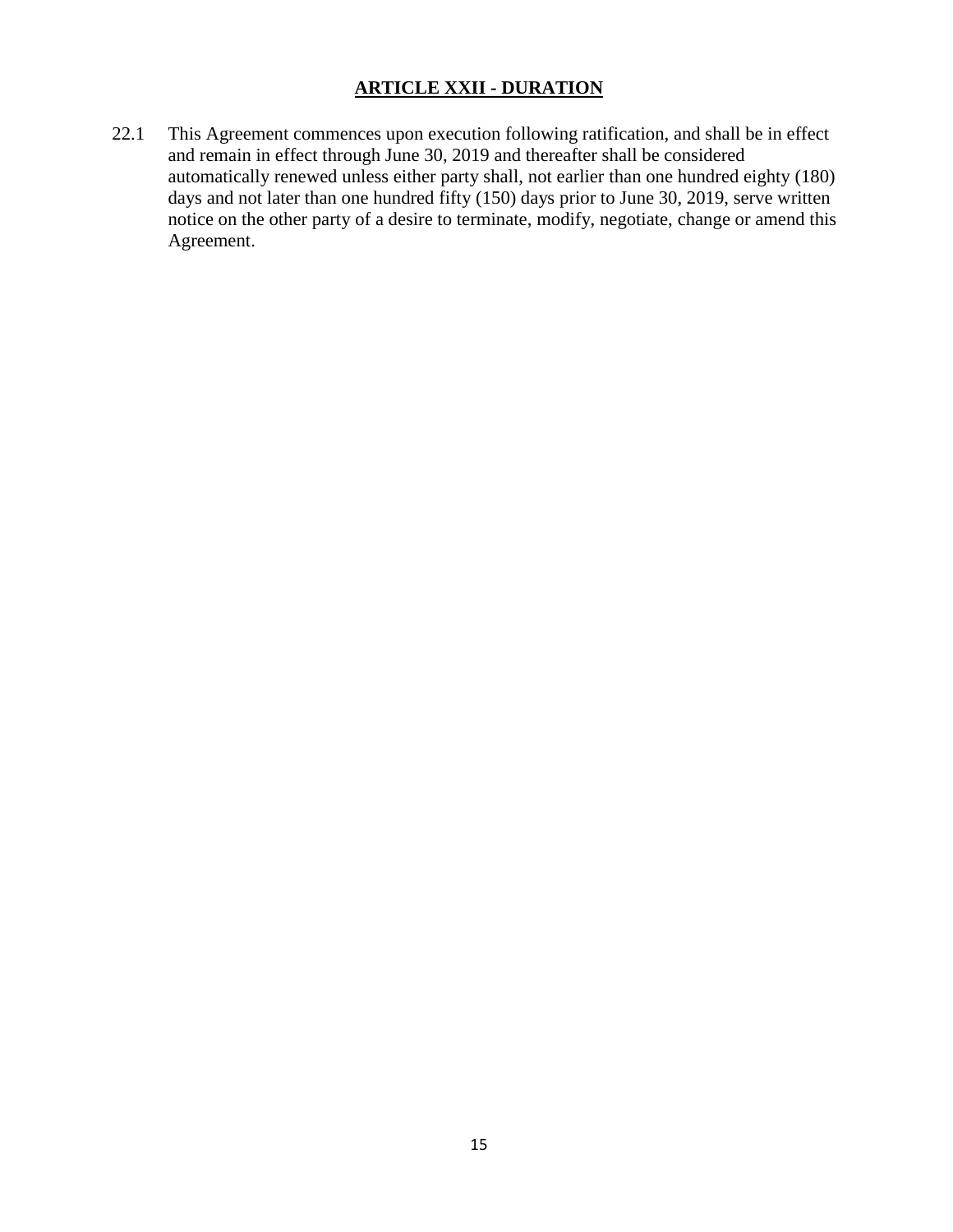### **SIGNATURE PAGE**

\_\_\_\_\_\_\_\_\_\_\_\_\_\_\_\_\_\_\_\_\_\_\_\_\_\_\_\_\_\_ \_\_\_\_\_\_\_\_\_\_\_\_\_\_\_\_\_\_\_\_\_\_\_\_\_\_\_\_\_\_

\_\_\_\_\_\_\_\_\_\_\_\_\_\_\_\_\_\_\_\_\_\_\_\_\_\_\_\_\_\_ \_\_\_\_\_\_\_\_\_\_\_\_\_\_\_\_\_\_\_\_\_\_\_\_\_\_\_\_\_\_

\_\_\_\_\_\_\_\_\_\_\_\_\_\_\_\_\_\_\_\_\_\_\_\_\_\_\_\_\_\_ \_\_\_\_\_\_\_\_\_\_\_\_\_\_\_\_\_\_\_\_\_\_\_\_\_\_\_\_\_\_

<span id="page-15-0"></span>**IN WITNESS WHEREOF**, the parties hereto have set their hands this \_\_\_\_\_\_\_\_\_ day of  $\frac{1}{2016}$ .

FOR THE TOWN FOR THE UNION

Signed: Shawn P. Murphy Signed: Donald Hill<br>First Selectman Union President

Union President

Signed: Signed: Signed:

Signed: Signed: Signed: Signed: Signed: Signed: Signed: Signed: Signed: Signed: Signed: Signed: Signed: Signed: Signed: Signed: Signed: Signed: Signed: Signed: Signed: Signed: Signed: Signed: Signed: Signed: Signed: Signed

\_\_\_\_\_\_\_\_\_\_\_\_\_\_\_\_\_\_\_\_\_\_\_\_\_\_\_\_\_\_ \_\_\_\_\_\_\_\_\_\_\_\_\_\_\_\_\_\_\_\_\_\_\_\_\_\_\_\_\_\_

Signed: Signed: Staff Representative Council #4 AFSCME, AFL-CIO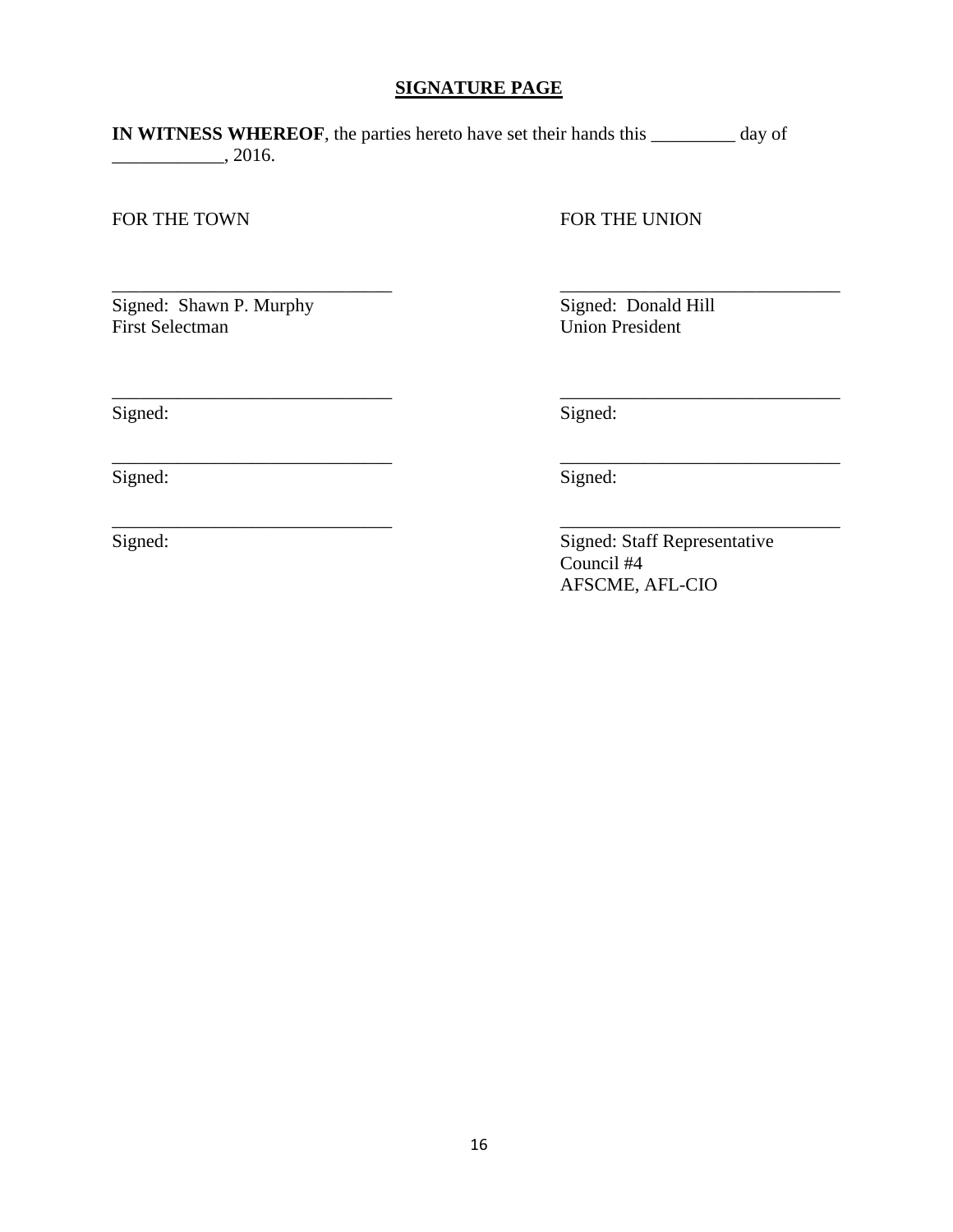### **APPENDIX A – PAYROLL DEDUCTION**

### **Page 1 of 1**

### <span id="page-16-0"></span>CONNECTICUT MUNICIPAL COUNCIL #4 AMERICAN FEDERATION OF STATE, COUNTY AND MUNICIPAL EMPLOYEES, AFL-CIO

#### AUTHORIZATION FOR PAYROLL DEDUCTION

By: Please print Name / Last Name First Name First Name Middle Name

To: Town of North Stonington

Effective \_\_\_\_\_\_\_\_\_\_\_\_\_\_\_\_I hereby authorize you to deduct from my earnings each \_\_\_\_\_\_\_\_\_\_\_\_\_a sufficient amount to provide for the regular payment of the current rate of monthly union dues, and/or service fees as certified by the Union. The amount deducted shall be paid to the Treasurer of Local 1303 of Council #4 of the American Federation of State, County and Municipal Employees. This authorization shall remain in effect in accordance with the working agreement or until termination of my employment.

Signature: DO NOT PRINT

Street Address Phone Number

City and State (Print) Zip Code